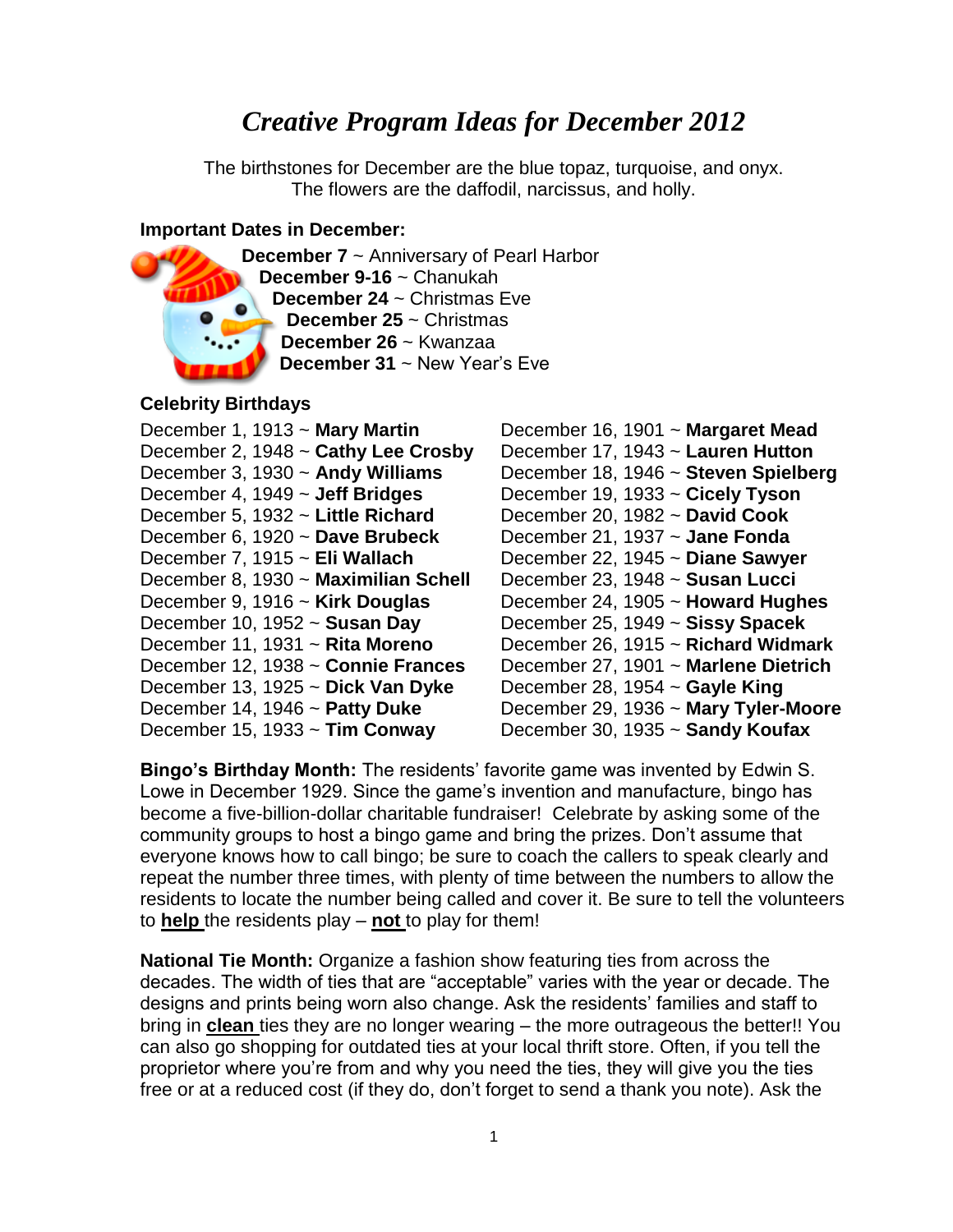men to be the models and invite all the families. Have someone introduce each

model and give a description of the tie he is wearing. Try to write funny descriptions about each tie. Serve refreshments following the show.

**Holiday Light Tours:** During the holiday season, neighborhoods across the nation are adorned with festive lights and displays of figures depicting the holiday stories and traditions. Take this opportunity to schedule several trips into the community to enjoy the holiday lights. Remember to dress for the weather -- take extra lap robes and prepare hot beverages in insulated cups with lids just in case you run into trouble along the way. Arrange stops at the homes of nearby staff and/or family members to view their displays and decorations.

**December 5 ~ Ethnic Holiday Festival:** Ask the residents, families, volunteers, and staff to share their ethnic traditions through special foods, music, crafts, dance, traditional dress, etc. Host a day of celebrating and recognizing holiday celebrations from around the world. Arrange a display of culturally diverse Christmas trees and crafts. Organize entertainment featuring music and dances from other countries. Ask the dietary department to prepare samples of foods from around the world for the social following the performance. Read about the traditions of the different countries represented in the facility and discuss these with the residents.

**December 12 ~ Gingerbread House Day:** Gather the children and residents involved in the intergenerational program and help them assemble gingerbread houses. (Substitute graham crackers as the "building blocks" for a sturdier, easier to work with "gingerbread" house.) Make the gingerbread ahead of time during a baking group. Assemble gumdrops, mini-marshmallows, rope licorice, mints, etc. for decorating the house. Mix meringue icing for the "mortar" and "snow" on the roof. Display the finished houses and have visitors vote for their favorite. Present awards for the top three winning gingerbread houses in several categories. Donate the finished houses to a local shelter to brighten the holidays for the occupants.

**December 20 ~ Premiere of** *It's a Wonderful Life***: Anniversary:** Discuss this movie which has become America's favorite Christmas drama. The movie premiered on this date in 1946 and stars Jimmy Stewart, Donna Reed, Lionel Barrymore, and Henry Travers in the leading roles. Discuss the moral of the story and why the residents enjoy seeing it each year. Show the movie today as a matinee feature.

### **December Craft**

### **Angel Ornament**

This pretty little coffee filter angel is perfect as is, but you can dress her up with glitter to give her an extra special glow.

### **What you'll need:**

• 3 basket style coffee filters